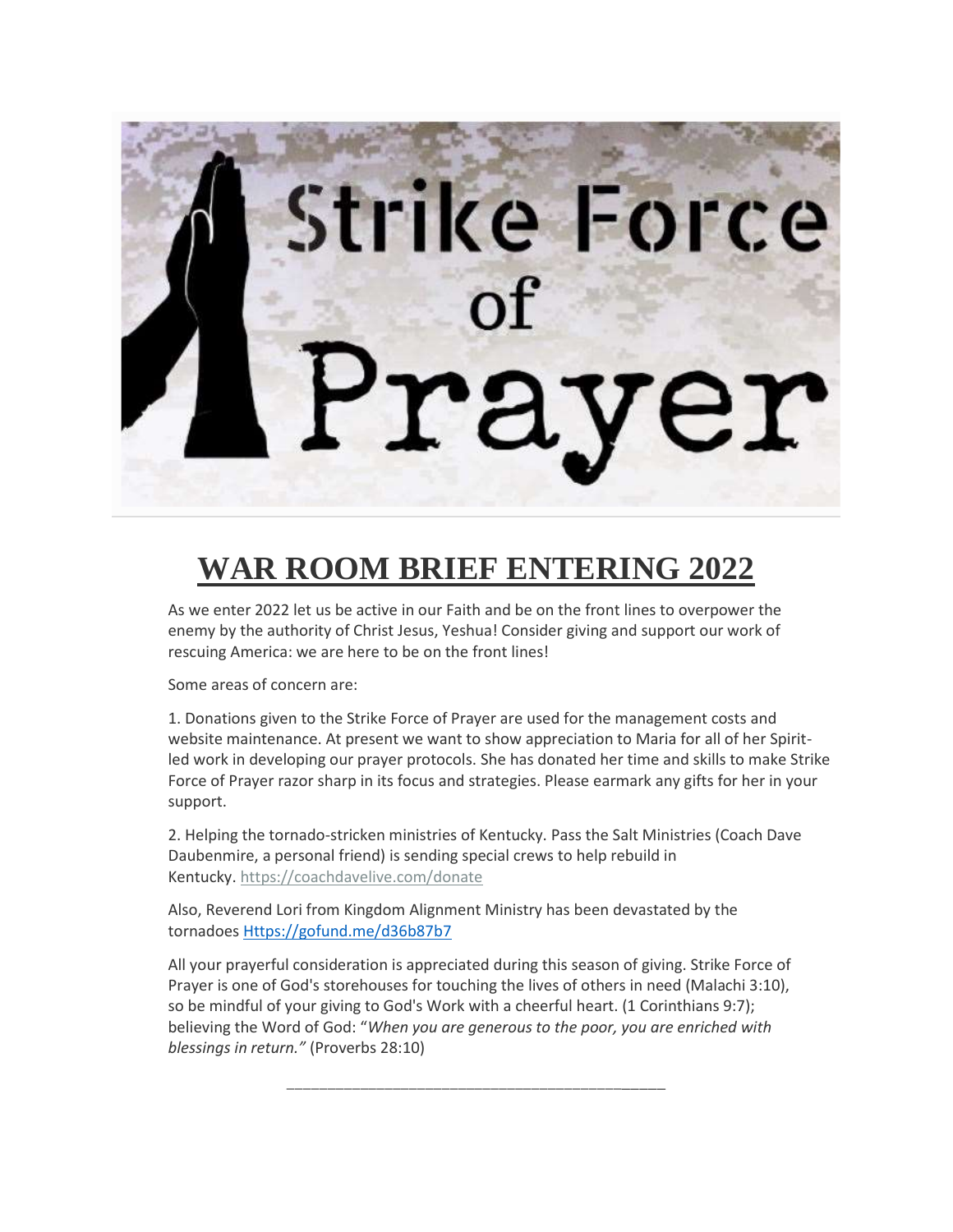*Strike Force of Prayer is supported by people like you! Please consider supporting our work.*



## Stay in His strong grip!

Michael Ortega Strike Force of Prayer [michael@strikeforceofprayer.com](http://mailing.strikeforceofprayer.com/lt.php?tid=Kk5QV1RWUQxUAE8DXQICSwYGVF1OVlNUURUODAsGVQgGCwIEAw1MUlAHW1MFBFZLAgVSAk4AAA4EFQBeV1RMVgAAU18DUQACUAIDTVJUB14LAAZVTgQGUgMVDAFWAUwIVFNTS1UFVVFQAQAAXVYCAg) [https://strikeforceofprayer.tv](https://strikeforceofprayer.tv/) [https://strikeforceofprayer.com](https://strikeforceofprayer.us17.list-manage.com/track/click?u=30e1fdc9ef72d2ad852be26e9&id=88763f3751&e=cf8e0c7e26) Follow on Twitter @MichaelGingerdo Follow on Facebook: Mike Ortega

> **Visit [www.strikeforceofprayer.com](http://mailing.strikeforceofprayer.com/lt.php?tid=Kk4CUlNVUwJVVE8CVwMMSwZRW1ZODFJTCBVZDQEHBwgHBlUDBlVMDVcEWgRSAABLVwwEBk4AUwUAFVoJAwZMCQcEAFIHA1NSUlJXTVJUB14LAAZVTgQGUgMVDAFWAUwIVFNTS1UFVVFQAQAAXVYCAg) At the website, click on Prayer Calls for a call in your country or state.**

**----- OTHER RECURRING PRAYER CALLS -----**

## **SPANISH CALL**

**Enfoque de oración: Que Dios sea libre en las escuelas. El temor de Dios sobre los gobiernos. Las libertades de los Americanos. Por la iglesia, que lleve acabo la voluntad de Dios. Orar por los hijos pródigos.**

> **Líder: Abigail Olvera Contacto email: alineadoscondios@gmail.com**

> > **Llame: (602) 580-9874**

**Código de acceso: 8376630#**

**Día y Hora: Martes y Jueves: 7:00Am (Hora Central)**

\_\_\_\_\_\_\_\_\_\_\_\_\_\_\_\_\_\_\_\_\_\_\_\_\_\_\_\_\_\_\_\_\_\_\_\_\_\_\_\_\_\_\_\_\_\_\_\_\_\_\_\_\_

**Sunday 10:00 AM (Eastern) Weekly Family Bible Study**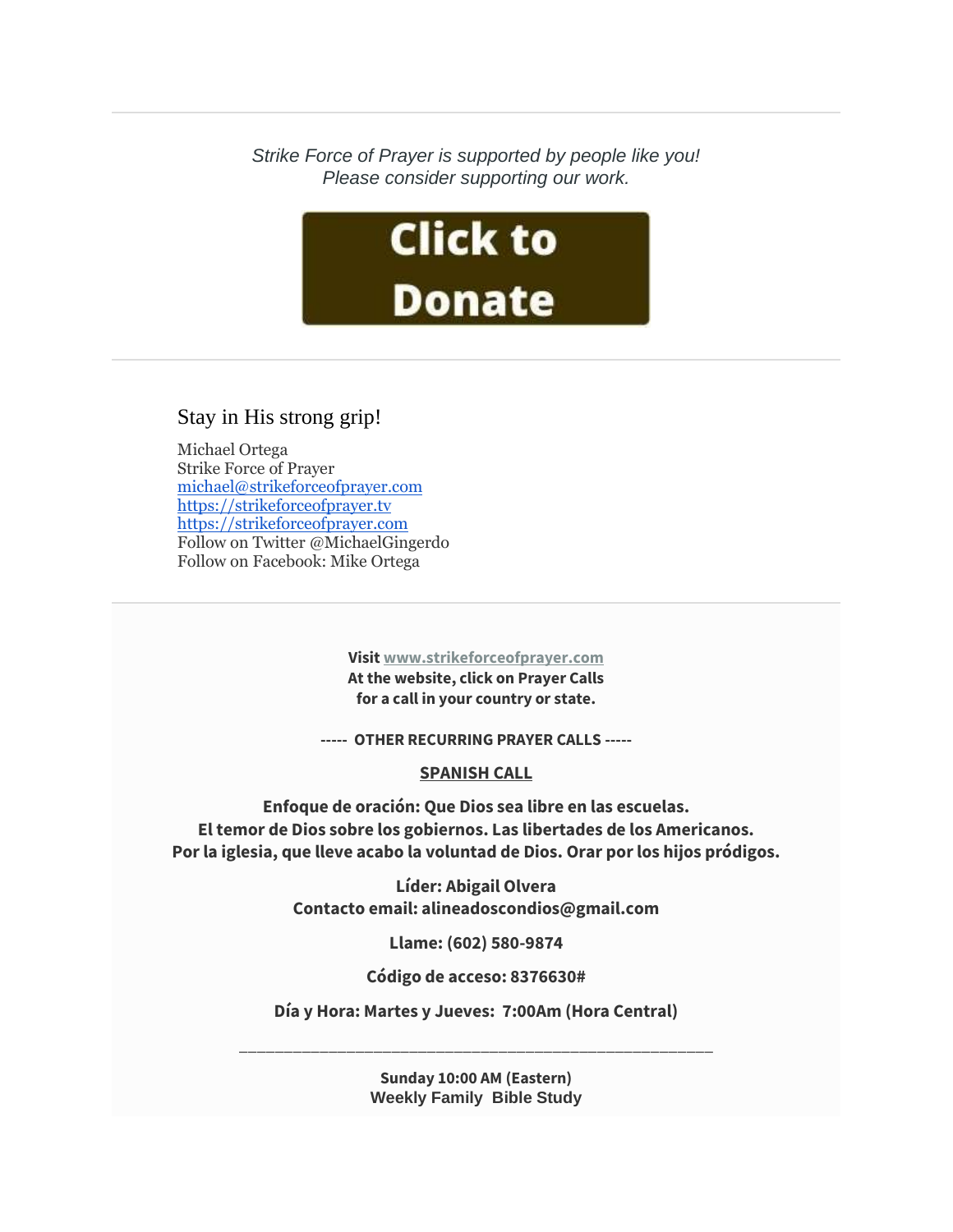**with Jim Morrison & EJ Bondoc Contact: daysofelijah@strikeforceofprayer.com**

**Sunday 5:00 PM (Pacific) with Rod & Millie Gerhart Call 515-604-9994 Code 813882#**

**Monday through Friday 9:00 AM (Eastern) with Denise Edwards Call 605-475-4120 Code 5034950#**

**Monday through Friday 6:00 AM (Eastern) Arresting the Enemy at Sunrise Prayer Call with E.J. Bondoc & Bonnie Maddalena Contact:daysofelijah@strikeforceofprayer.com**

**Monday - Wednesday - Fridays 8:00 AM (Pacific) with Melissa Leggett Call 339-207-7817**

**Tuesday & Thursday 9:00 AM (Pacific) with Michael Ortega Call: 609-663-4222**

**Tuesday 6:30 PM (Mountain) with Greg Johnson Call 605-313-5143 Code 673321#**

**Thursday 7:00 PM (Mountain) The Lord's Line with Regina Hunter and Karen Pollari Call 425-436-6317 Code 7282493#**

#### **Sabbath Calls**

\_\_\_\_\_\_\_\_\_\_\_\_\_\_\_\_\_\_\_\_\_\_\_\_\_\_\_\_\_\_\_\_\_\_\_\_\_\_\_\_\_\_\_\_\_

**Celebrate-The-Sabbath – Bonnie Maddelena & EJ Bondoc Saturday 8:00 AM (Central) Contact: daysofelijah@strikeforceofprayer.com**

**Walking the Ancient Paths Teaching Call - Lynne-Hope Ornoff Thursday 7:00 PM (Eastern) Call 727-731-1354**

**Email:** [timetohope7@gmail.com](mailto:timetohope7@gmail.com) **Websites:** [www.timetohope.com;](http://www.timetohope.com/) [https://Strikeforceofprayer.tv](https://strikeforceofprayer.tv/)

> **Welcoming the Sabbath Call, Welcoming the Shabbat – Lynne-Hope Ornoff Friday 7:00 PM (Eastern) Call 727-731-1354**

**Email:** [timetohope7@gmail.com](mailto:timetohope7@gmail.com) **Websites:** [www.timetohope.com;](http://www.timetohope.com/) [https://Strikeforceofprayer.tv](https://strikeforceofprayer.tv/)

> **Connecting With Your Messianic Roots – Lynne-Hope Ornoff**